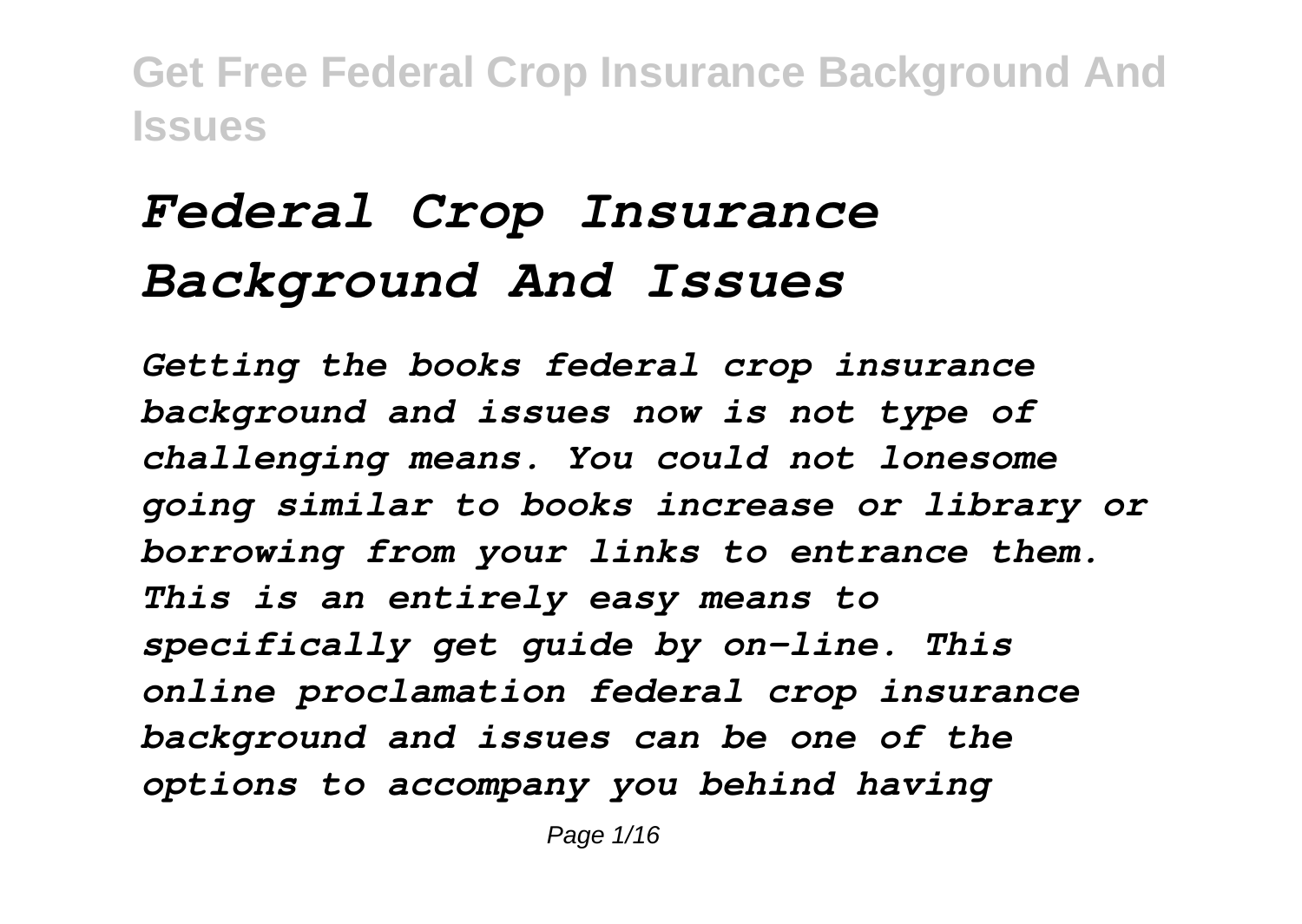*further time.*

*It will not waste your time. agree to me, the e-book will categorically express you additional matter to read. Just invest tiny become old to gate this on-line notice federal crop insurance background and issues as without difficulty as evaluation them wherever you are now.*

*As the name suggests, Open Library features a library with books from the Internet Archive and lists them in the open library. Being an* Page 2/16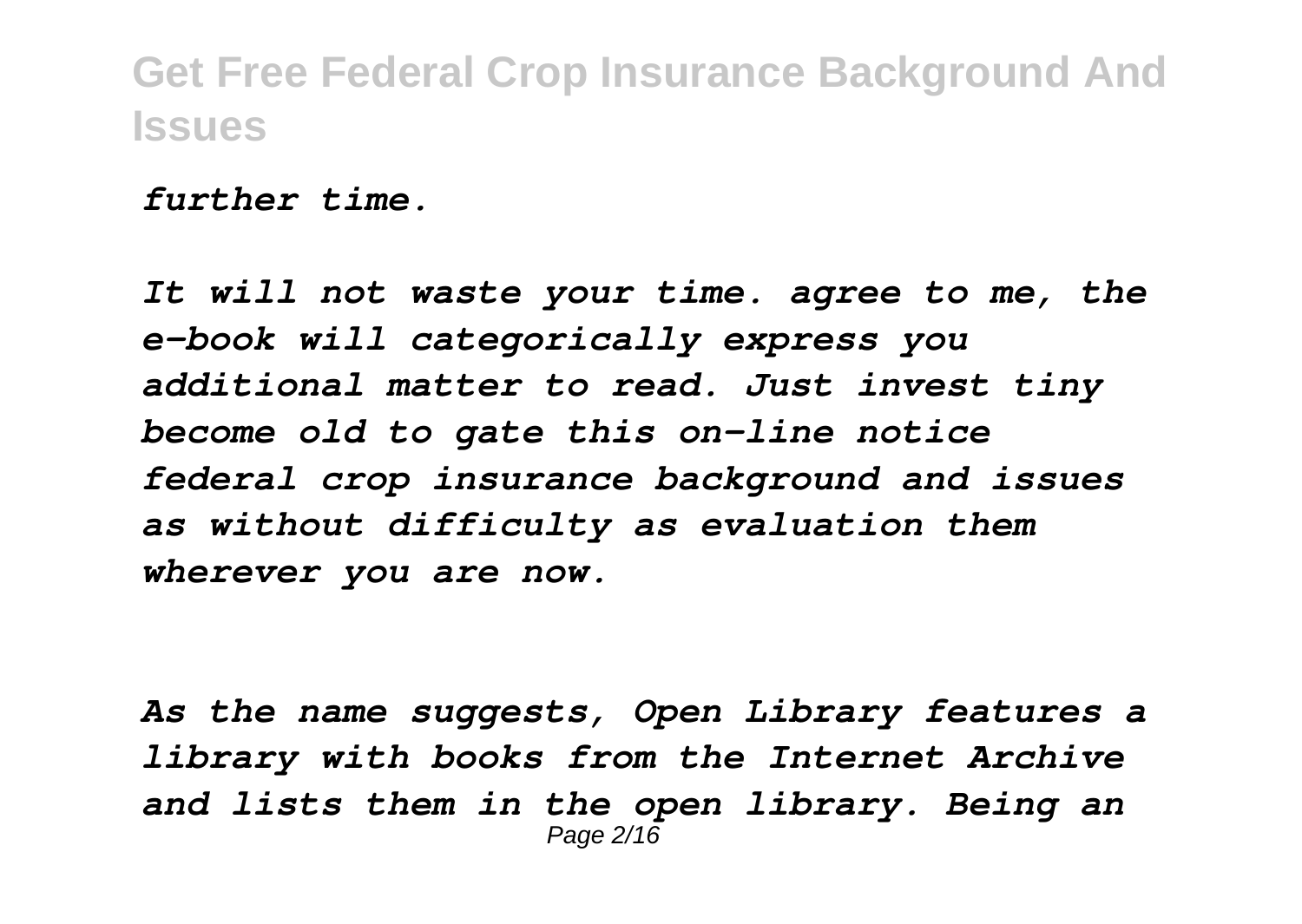*open source project the library catalog is editable helping to create a web page for any book published till date. From here you can download books for free and even contribute or correct. The website gives you access to over 1 million free e-Books and the ability to search using subject, title and author.*

*Crop Insurance and How It Works The federal crop insurance program began in 1938 when Congress authorized the Federal Crop Insurance Corporation. The current program, which is administered by the U.S.* Page 3/16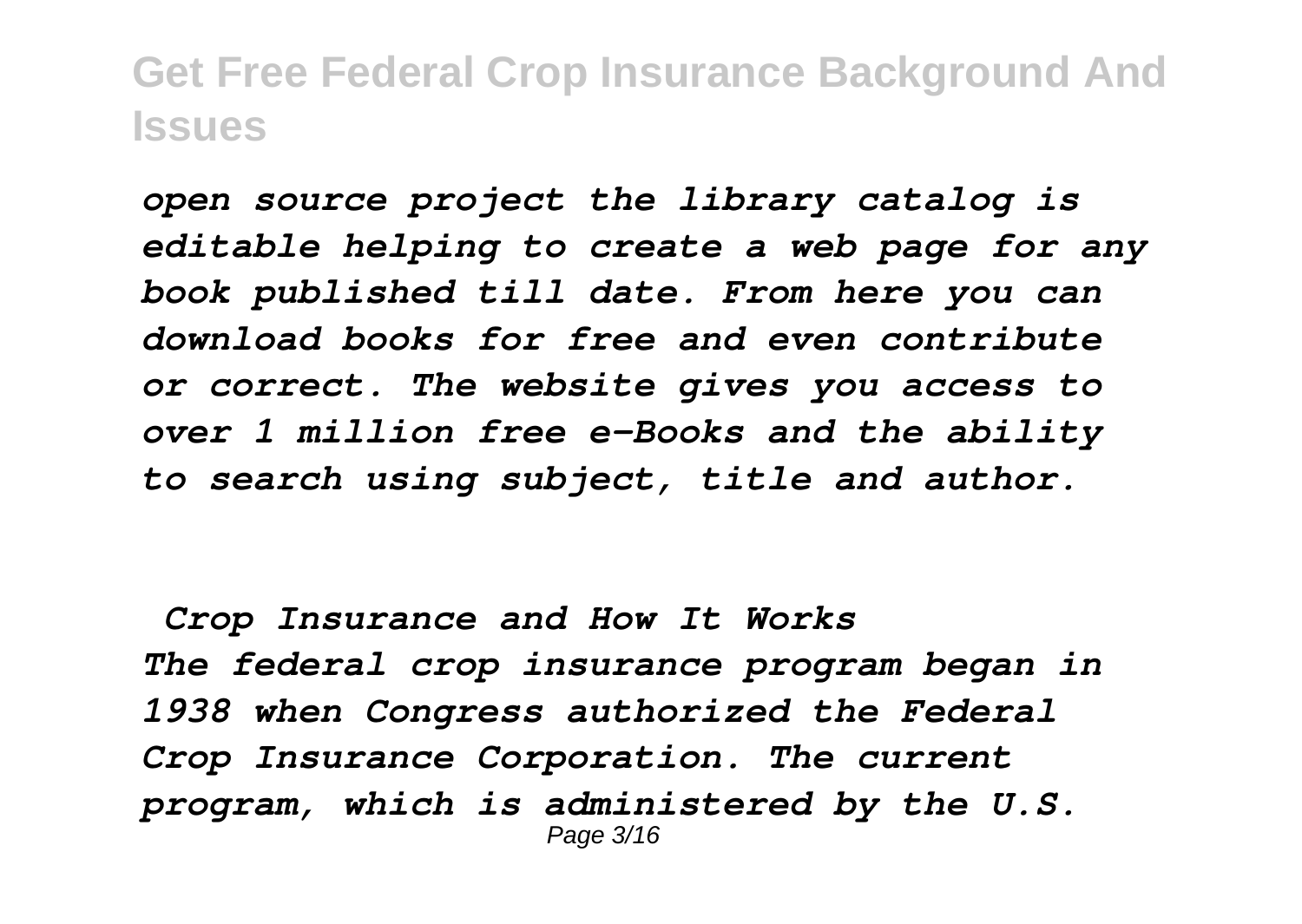*Department of Agriculture's Risk Management Agency (RMA), provides producers with risk management tools to address crop yield and/or revenue losses on their farms.*

*Federal Crop Insurance Corporation | RMA Federal Crop Insurance: Background Congressional Research Service 2 The federal crop insurance program is permanently authorized by the Federal Crop Insurance Act, as amended (7 U.S.C. 1501 et seq.). It is periodically modified. For example, Congress chose to revise the statute in the 2008 farm bill (P.L. 110-246) to achieve budget savings* Page 4/16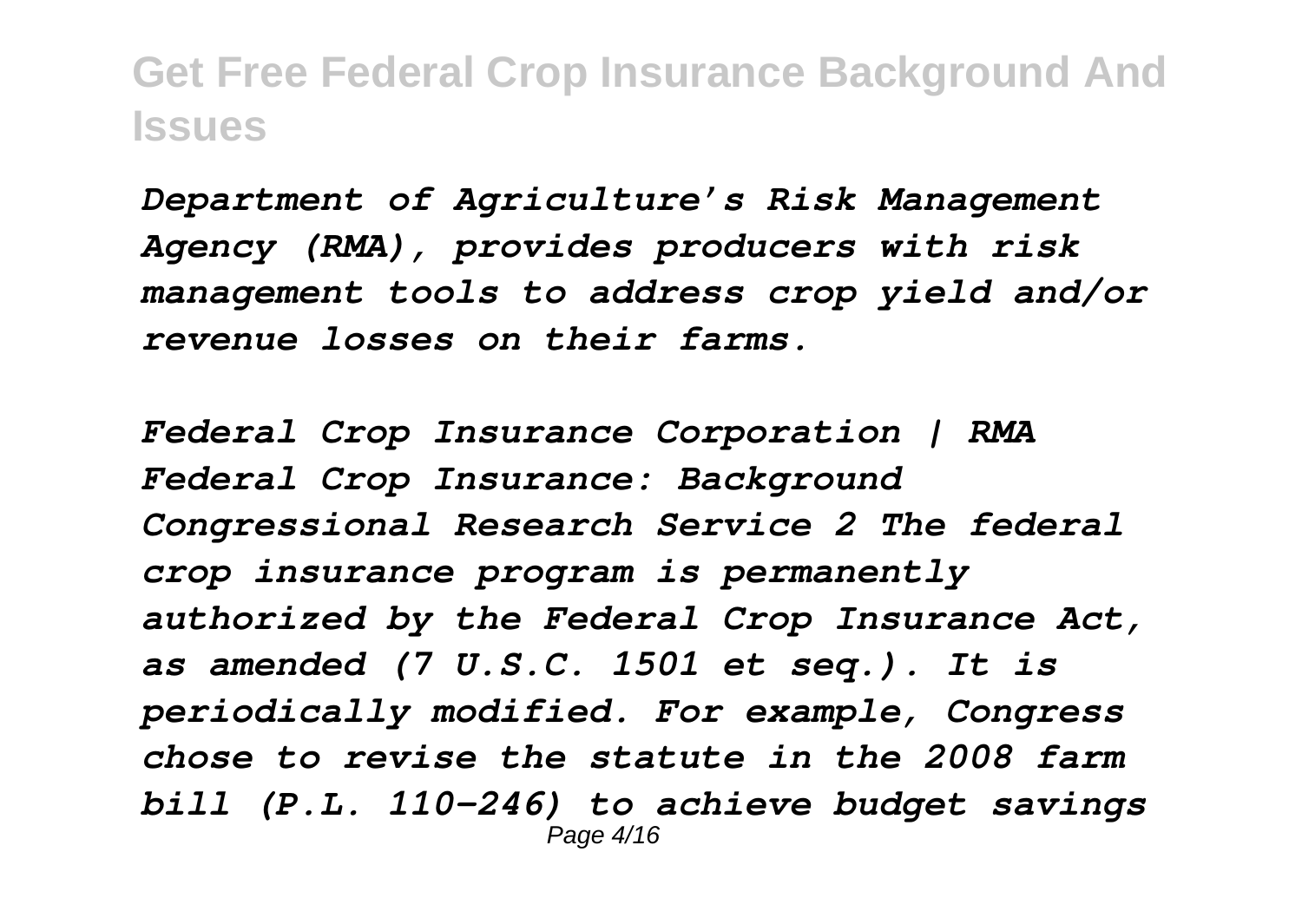*and to*

*Crop Insurance: USDA Extends Payment Deadlines, Defers ...*

*The Federal Crop Insurance Corporation was a program created to carry out the government initiative to provide insurance for farmers' produce, which means that farmers would receive compensation for crops, even if they were not sustained in that year. On September 26, 1980, the program was expanded through Public Law 96-365.*

*Hemp, Farmers, Federal, Diversified Crop* Page 5/16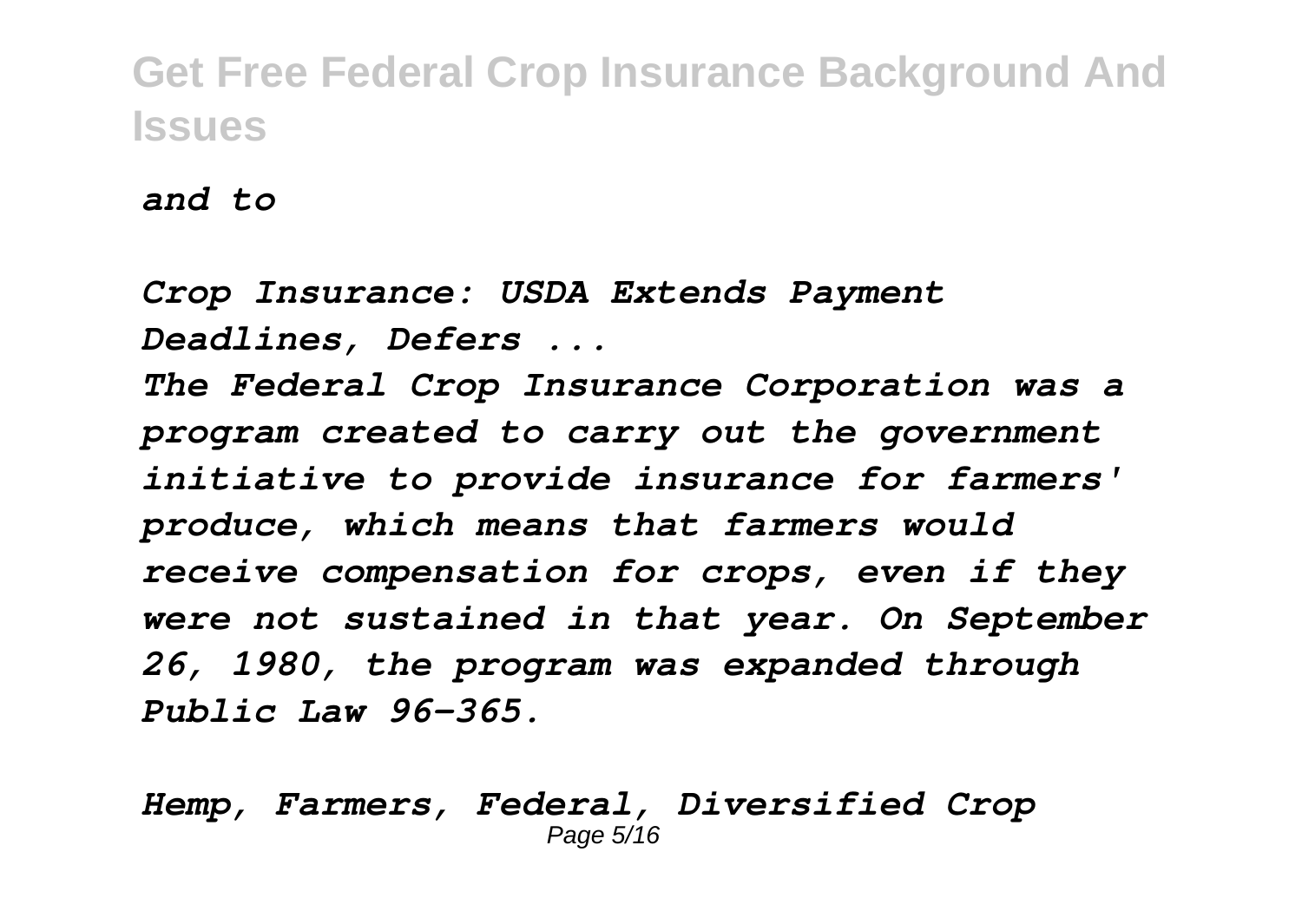*Insurance ...*

*Federal Crop Insurance: Background and Issues Paperback – January 28, 2013 by Dennis A Shields (Author) 5.0 out of 5 stars 1 rating. See all formats and editions Hide other formats and editions. Price New from Used from Kindle "Please retry" \$0.99 — — Paperback "Please retry"*

*Federal Crop Insurance: Program Overview for the 115th ... The Federal Crop Insurance Program was created in 1938 by the passage of the Federal Crop Insurance Act. The program languished* Page 6/16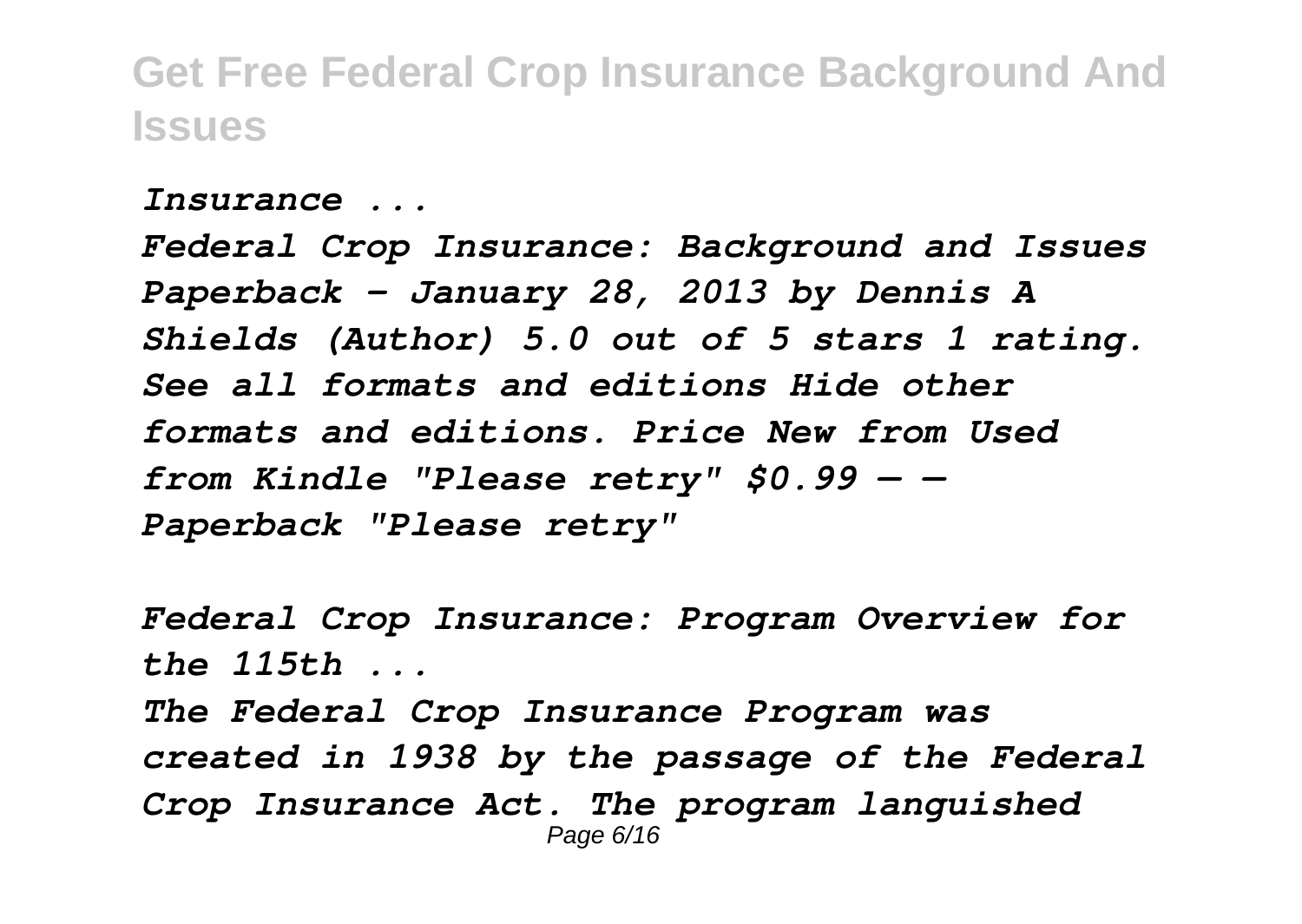*for decades due to high costs and low participation by farmers. Legislation was enacted in the 1980s that expanded the program and made it more affordable.*

*Federal Crop Insurance Corporation - Wikipedia*

*Federal Crop Insurance We supply Federal Crop Insurance and private products including Wind and Hail Insurance on agricultural land throughout Illinois and Wisconsin. Our main goals are to provide our clients with the best protection, advice and tools necessary to improve the balance and integrity of their* Page 7/16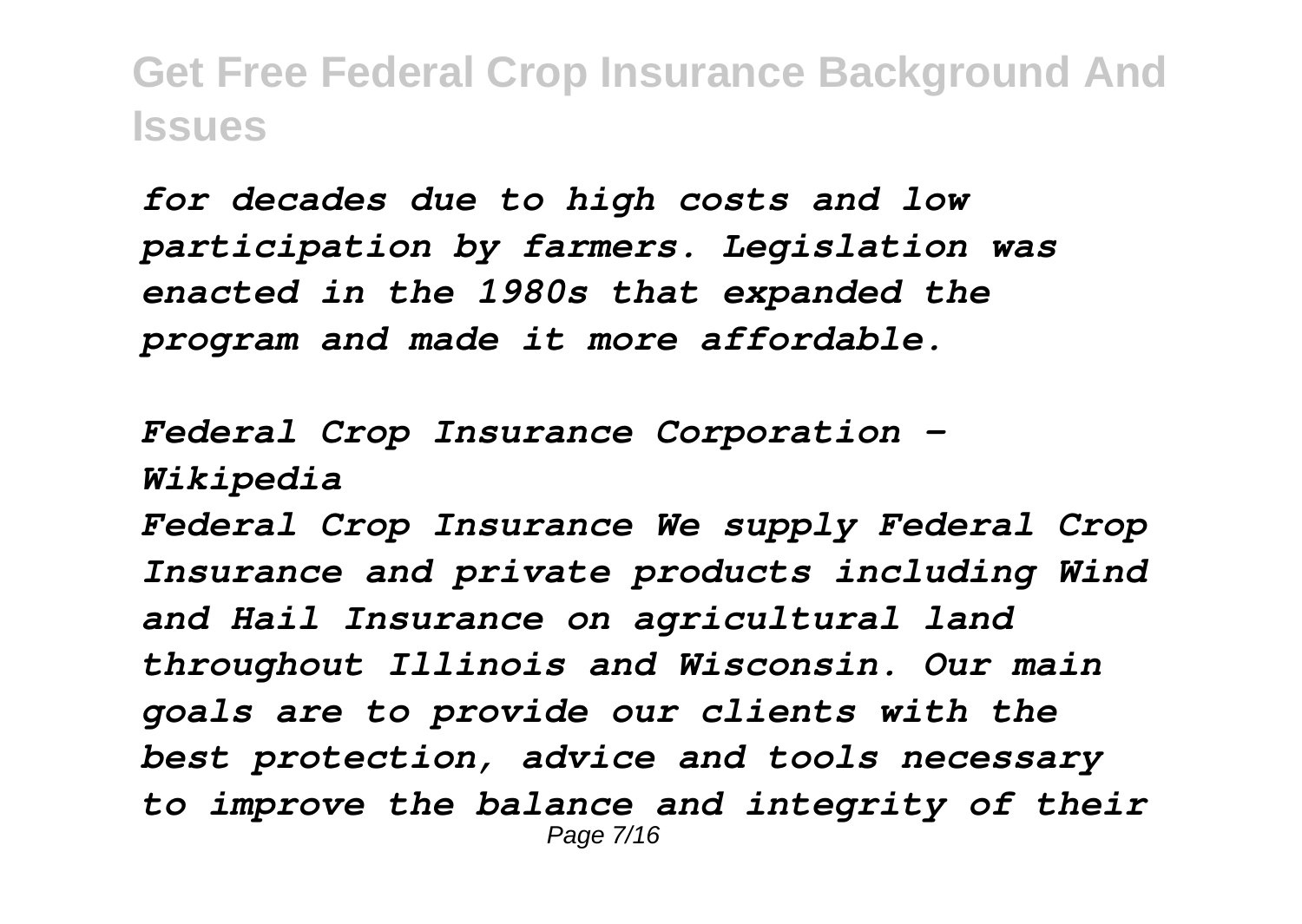*farms and maintain continued growth.*

*Federal Crop Insurance: Background The Federal Crop Insurance Corporation would manage the crop insurance program, establishing insurance policy terms and conditions, setting rates and generating the payment of claims through its Risk Management Agency (RMA). The exception to this is the noninsured crop disaster assistance program, which remains with the Farm Service Agency.*

*Federal Crop Insurance: Background and Issues In the federal crop insurance program,* Page 8/16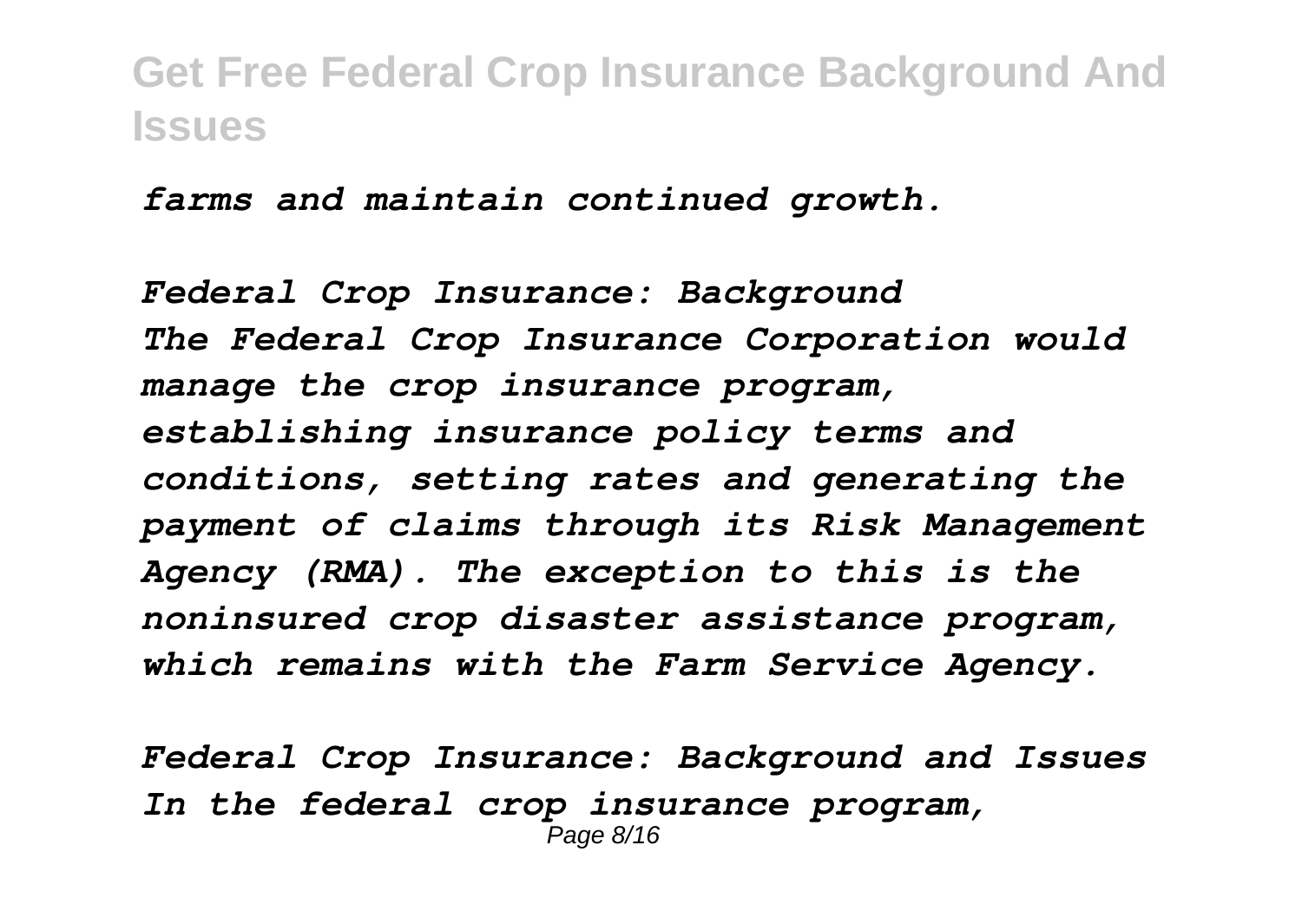*"delivery" generally refers to marketing policies, processing applications, collecting premiums, and adjusting claims. Delivery subsidies accounted for \$14.8 billion (20%) of federal spending on crop insurance during crop years 2007 through 2016.*

*Federal Crop Insurance: Background The corporation administers the federal crop insurance program. The ... Mich. "Berg's background as a producer and knowledge gained from her experience as part of NAWG's leadership make ...*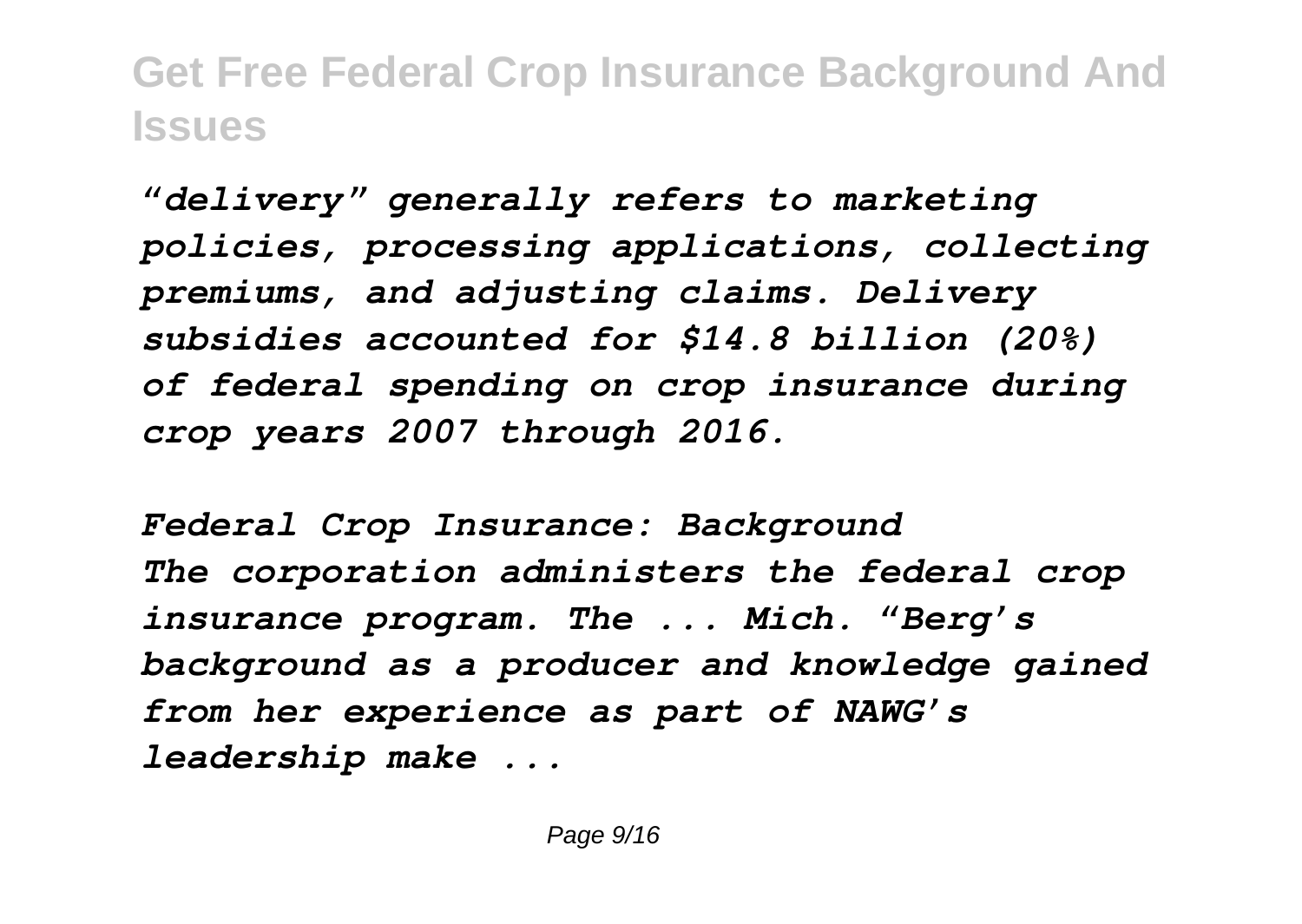*PM-20-029 | RMA*

*FCIC is a wholly owned government corporation that administers the Federal crop insurance program. The Federal Crop Insurance Corporation (FCIC) promotes the economic stability of agriculture through a sound system of crop insurance and providing the means for the research and experience helpful in devising and establishing such insurance.*

*Background on: Crop Insurance | III Since its inception in 1938, the federal crop insurance program has evolved from an ancillary program with low participation to a* Page 10/16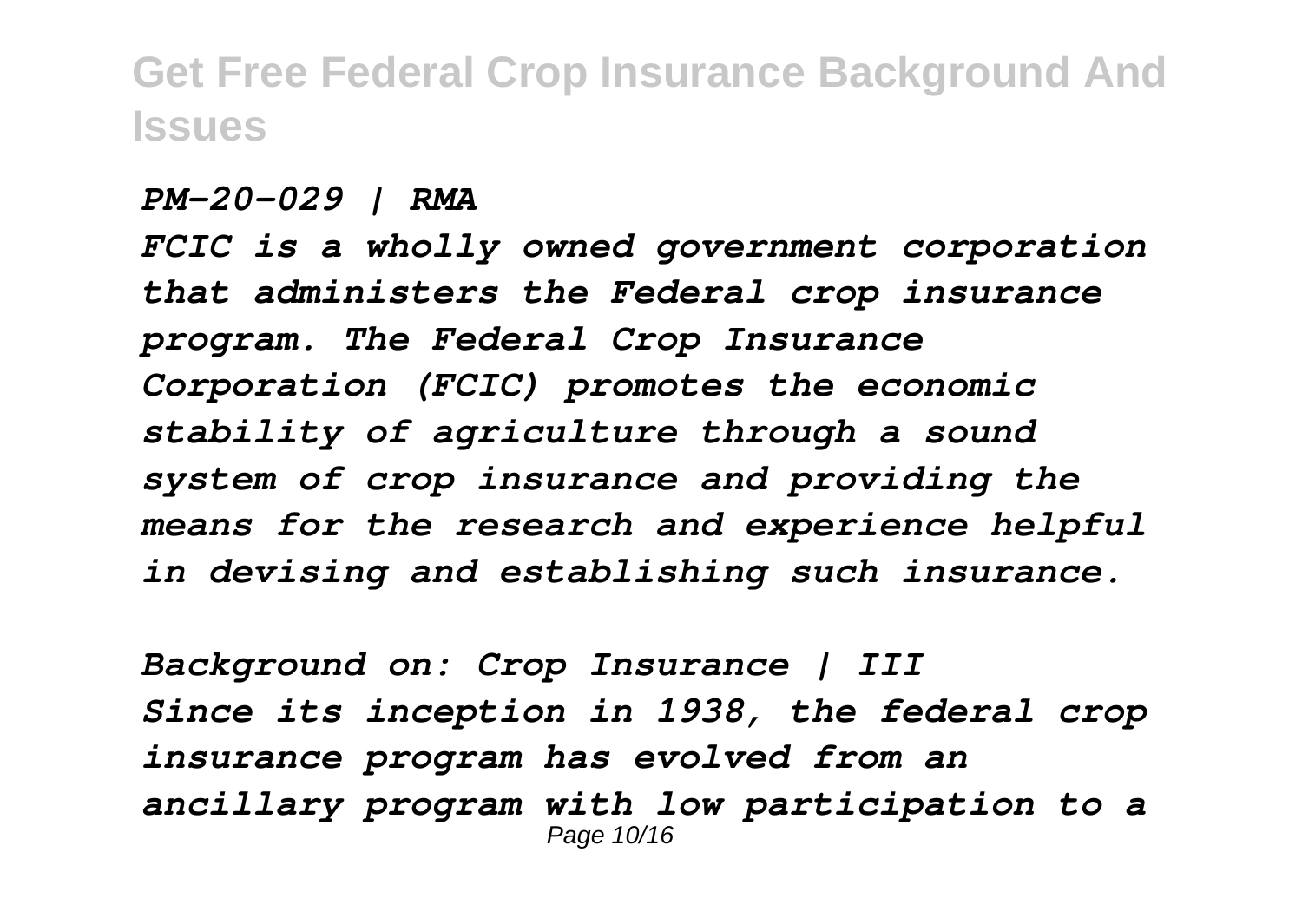*central pillar of federal support for agriculture. From 2007 to 2016, the federal crop insurance title had the second-largest outlays in the farm bill after nutrition.*

*Farm Bill Primer: Federal Crop Insurance Background. The Federal Crop Insurance Corporation (FCIC) amended the Forage Seeding Crop Provisions and Forage Production Crop Provisions for the 2021 and succeeding crop years with the following changes: Forage Seeding. Revised the loss adjustment method to be based on alfalfa stems (Adequate Stand).*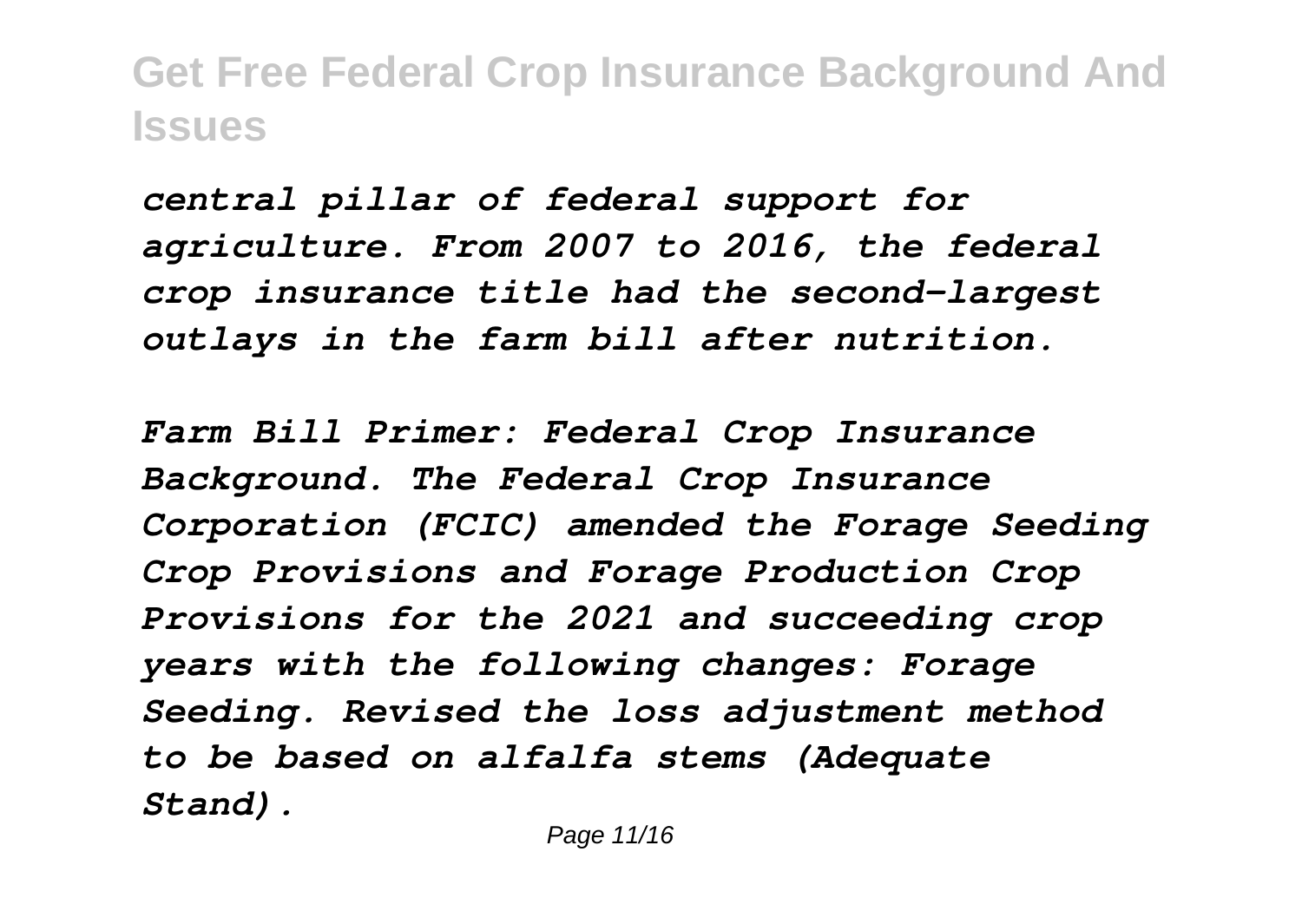*Federal Crop Insurance: Background and Issues: Shields ...*

*Crop Insurance: USDA Extends Payment Deadlines, Defers Interest Accrual Due to COVID-19. ... "The flexibilities announced today support health and safety while also ensuring the Federal crop insurance program continues to serve as a vital risk management tool." Background.*

*Federal Crop Insurance: Delivery Subsidies in Brief*

*describes the current federal crop insurance* Page 12/16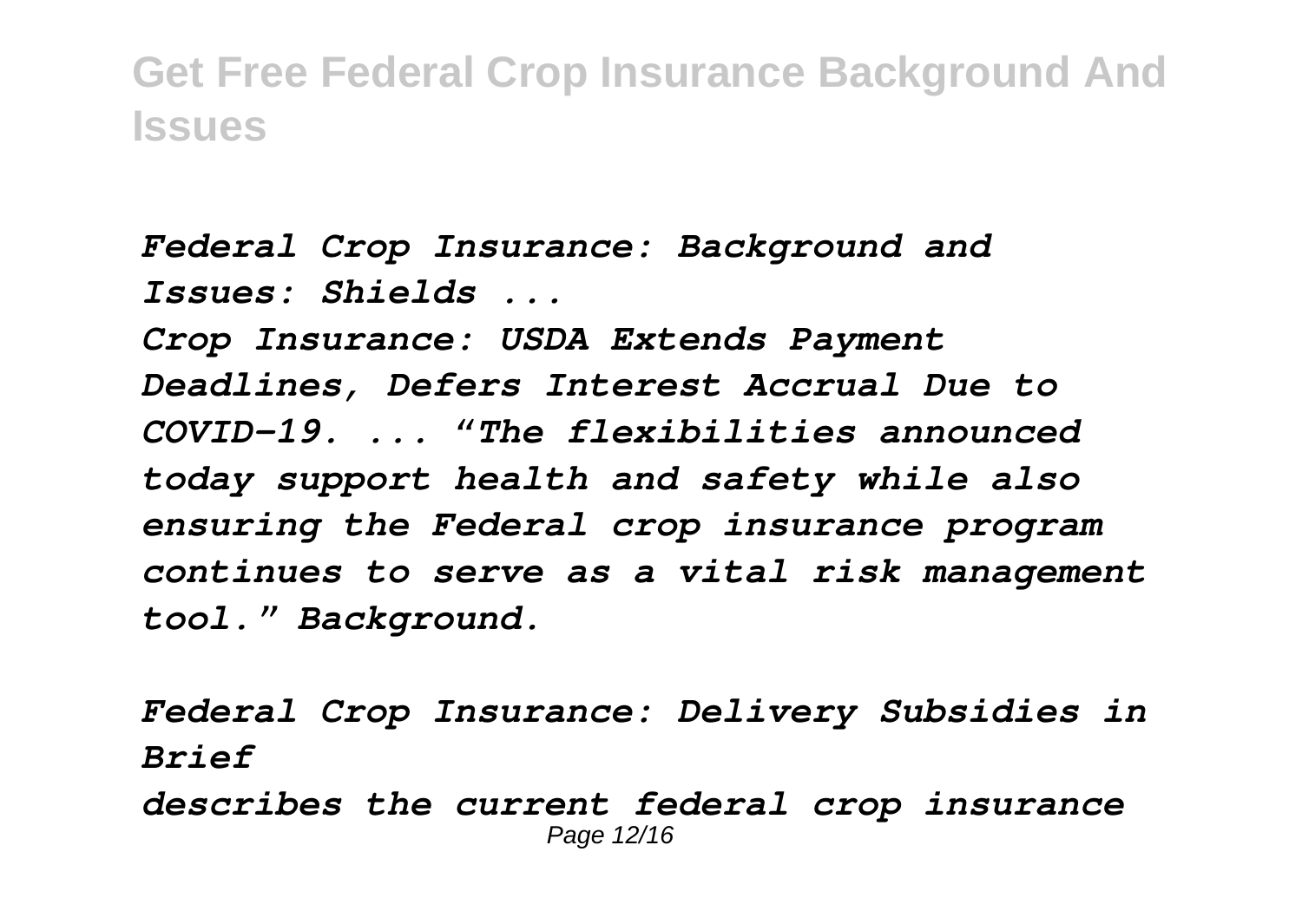*program as background for crop insurance provisions in House and Senate versions of the farm bill proposed in the 113 th Congress (see CRS Report R42759, Farm Safety Net Provisions in a 2013 Farm Bill: S. 954 and H.R. 2642).*

*Federal Crop Insurance: Background Farm Bill Primer: Federal Crop Insurance Background Since its inception in 1938, federal crop insurance has grown from an ancillary program with low participation to a central pillar of federal support for agriculture. From 2008 to 2017, the direct* Page 13/16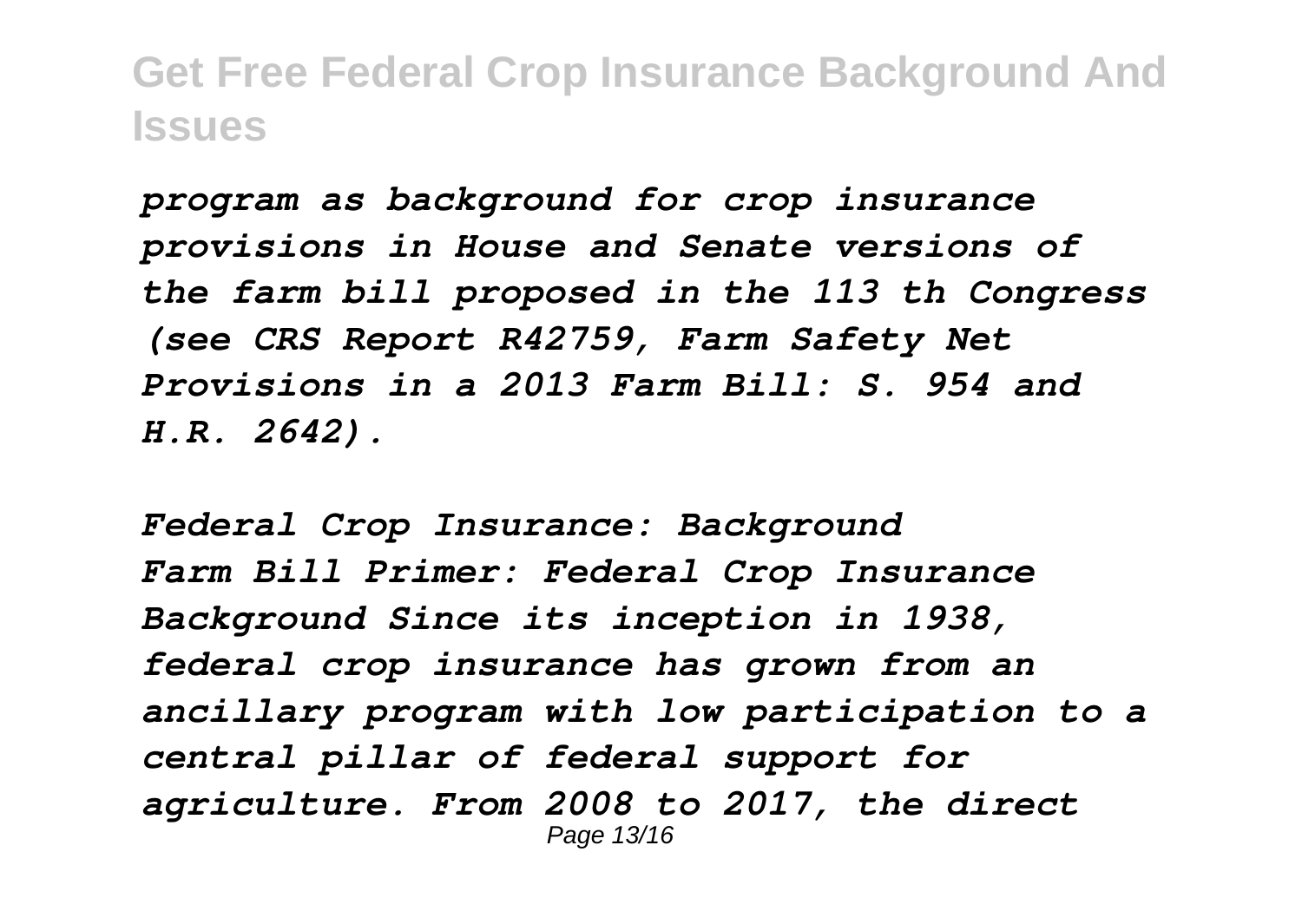*costs of the federal crop insurance program totaled about \$74 billion in current dollars. For*

*Federal Crop Insurance Background And Federal Crop Insurance: Background Congressional Research Service 1 or many farmers, federal crop insurance is the most important component of the farm safety net, given the breadth of commodity coverage, from apples to wheat, and the capability to reimburse producers for crop losses. The federal crop insurance program* Page 14/16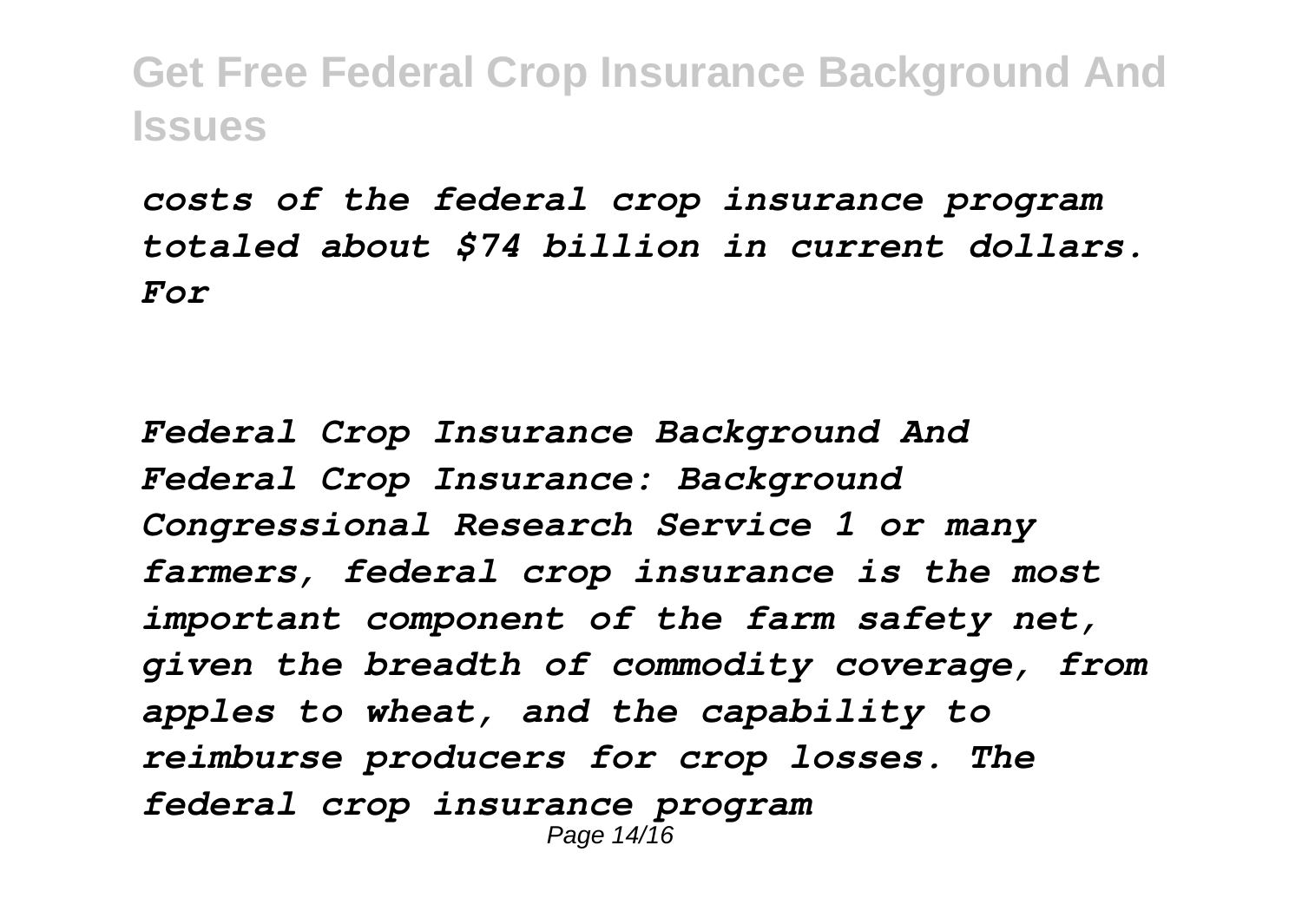*Federal Crop Insurance: Background Protect up to \$15,000/acre from drought, excess rain, hail, insect damage, frost, wind, disease and more with Hempguard, the nation's first private outdoor crop insurance program. Developed by hemp farmers for hemp farmers, Hempguard is the first and only multi-peril hemp & CBD crop insurance policy for 2020, designed to protect both biomass and CBD yield.*

*Wheat farmer joins federal crop insurance board | Grains ...*